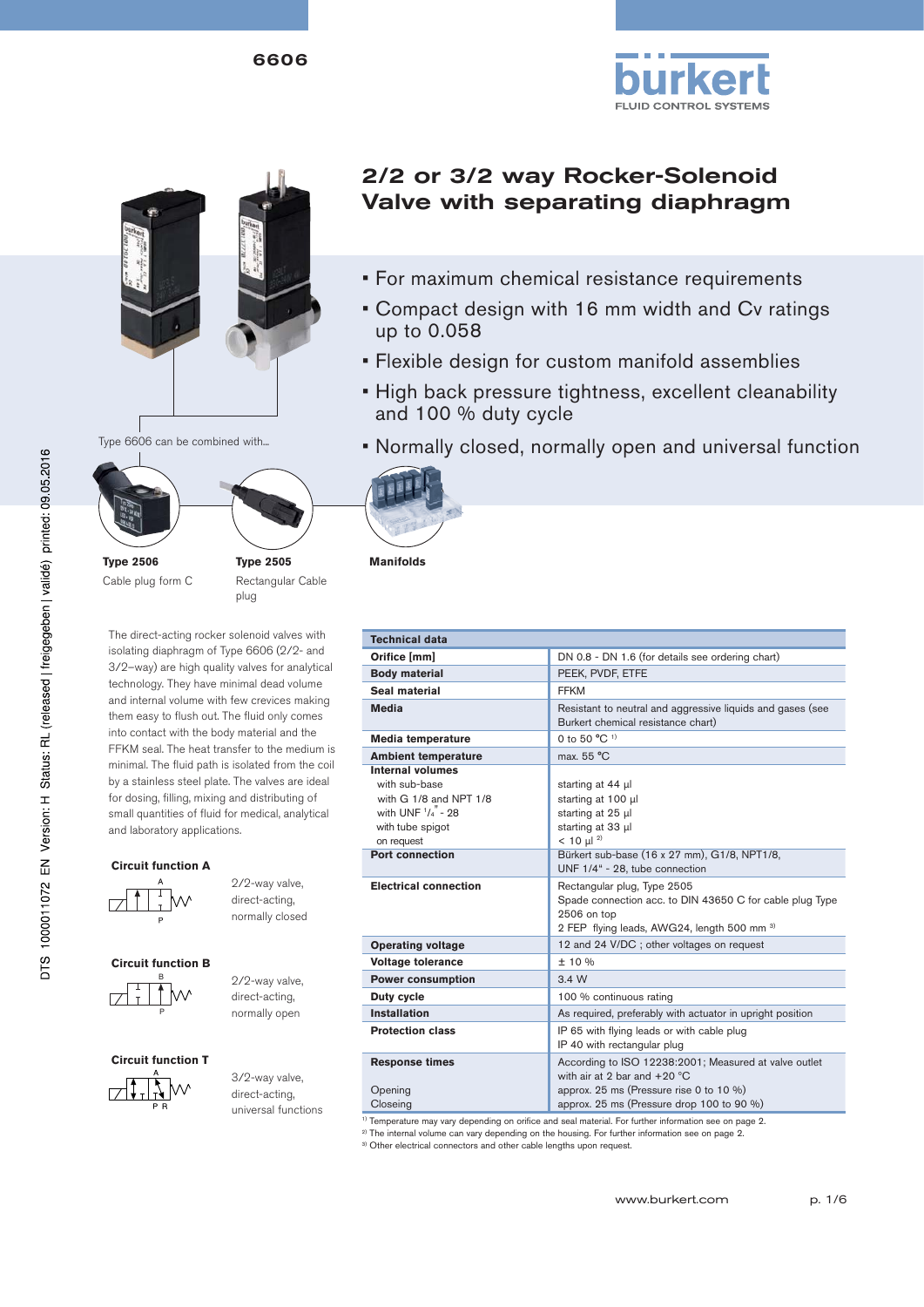

### Materials



### Detailed medium temperature (depending on material and orifice)

|                                      | <b>Orifice</b> | <b>Seal material</b> | <b>Temperature range</b> |
|--------------------------------------|----------------|----------------------|--------------------------|
| media temperature                    | DN 0.8         | FFKM                 | +5 to +50 $^{\circ}$ C   |
|                                      | DN 1.2 & 1.6   | FFKM                 | +10 to +50 $^{\circ}$ C  |
| media temperature with limitation on | DN 0.8         | <b>FFKM</b>          | 0 to $+50 °C$            |
| switching time and life expectancy   | DN 1.2 & 1.6   | <b>FFKM</b>          | $+5$ to $+50$ °C         |

### Detailed internal volume (depending on fluid housing)

| <b>Body</b>     | 2-way low dead volume |                          | $2$ -way        |             | $3 -$ wav     |          |
|-----------------|-----------------------|--------------------------|-----------------|-------------|---------------|----------|
|                 | fluid chamber         | total                    | fluid chamber   | total       | fluid chamber | total    |
| sub-base        | 44 µl                 | $54$ µ                   | 97 µl           | $106$ $\mu$ | $90 \mu$      | $106$ µ  |
| G 1/8, NPT 1/8  | ٠                     | $\overline{\phantom{a}}$ | $100 \mu$       | $211$ µ     | 92 µl         | $229$ µ  |
| UNF 1/4" - 28   | $25$ µ                | $69$ µ                   | 55 <sub>µ</sub> | 79 µl       | 54 ul         | $95 \mu$ |
| tube connection | $33 \mu$              | 112 µl                   | $62$ µ          | 142 µl      | 69 µl         | 185 µl   |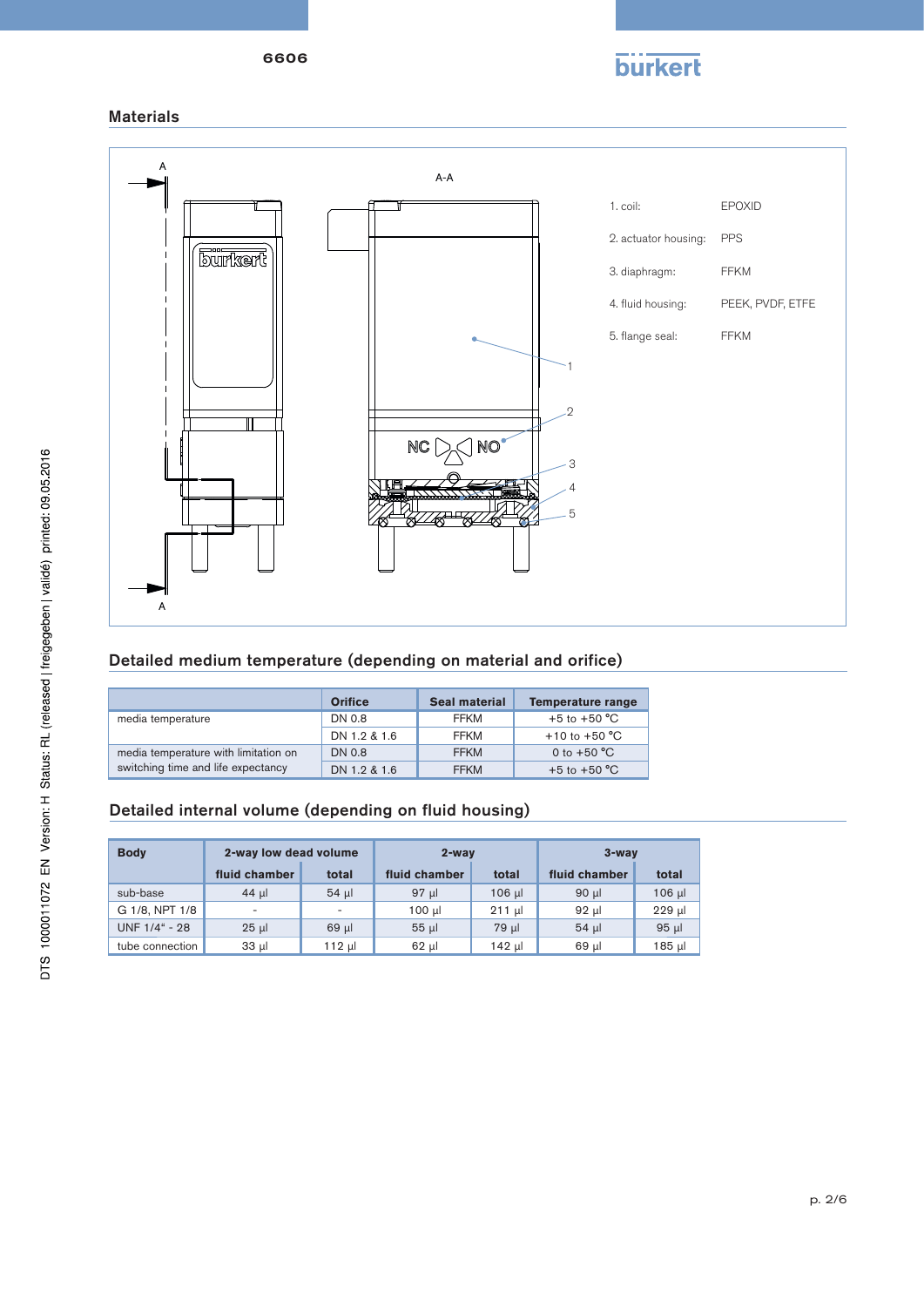6606



## Ordering chart for Type 6606

| Circuit<br>function                                         | Orifice<br>[mm] | connection<br>Port | water [m3/h]<br>Kv value | water [gal/min]<br>Cv value | air<br>value<br>Q <sub>wn</sub> valu<br>[I/min] | Pressure range<br>[bar] <sup>1)</sup> | Seal material | Fluid housing<br>material | connection<br>Electrical     | Voltage/fre-<br>quency<br>[V/Hz] | Item no. |
|-------------------------------------------------------------|-----------------|--------------------|--------------------------|-----------------------------|-------------------------------------------------|---------------------------------------|---------------|---------------------------|------------------------------|----------------------------------|----------|
| A                                                           | 1.5             | <b>UNF 1/4-28</b>  | 0.03                     | 0.035                       | 33                                              | Vac - $2^{2}$                         | <b>FFKM</b>   | <b>ETFE</b>               | leads, 0.5 m                 | 024/DC                           | 137 759  |
| A                                                           | 1.6             | G 1/8              | 0.05                     | 0.058                       | 54                                              | $Vac - 2$                             | <b>FFKM</b>   | <b>PVDF</b>               | rectangular plug             | 024/DC                           | 139 146  |
| P                                                           |                 |                    |                          |                             |                                                 |                                       |               |                           | Spade connector<br>sidewards | 024/DC                           | 137 746  |
| 2/2-way valve,                                              | 1.6             | Tube               | 0.045                    | 0.052                       | 49                                              | $Vac - 22$                            | <b>FFKM</b>   | <b>PVDF</b>               | leads, 0.5 m                 | 024/DC                           | 137 764  |
| direct acting,                                              |                 | connection         |                          |                             |                                                 |                                       |               |                           | rectangular plug             | 024/DC                           | 139 147  |
| normally closed                                             | 1.6             |                    | 0.045                    | 0.052                       | 49                                              | $Vac - 2$                             | <b>FFKM</b>   | <b>PEEK</b>               | leads, 0.5 m                 | 012/DC                           | 137 744  |
|                                                             |                 | Sub-base           |                          |                             |                                                 |                                       |               |                           |                              | 024/DC                           | 137 745  |
|                                                             |                 |                    |                          |                             |                                                 |                                       |               |                           | Spade connector<br>sidewards | 024/DC                           | 137 741  |
| B<br>B<br>2/2-way valve,<br>direct-acting,<br>normally open | 1.6             | G 1/8              | 0.05                     | 0.058                       | 54                                              | $Vac - 2$                             | <b>FFKM</b>   | <b>PVDF</b>               | Spade connector<br>sidewards | 024/DC                           | 137 747  |
| т                                                           | 1.5             | <b>UNF 1/4-28</b>  | 0.03                     | 0.035                       | 33                                              | $Vac - 2$                             | <b>FFKM</b>   | <b>ETFE</b>               | leads, 0.5 m                 | 024/DC                           | 137 779  |
|                                                             | 1.6             | G 1/8              | 0.05                     | 0.058                       | 54                                              | $Vac - 2$                             | <b>FFKM</b>   | <b>PVDF</b>               | leads, 0.5 m                 | 024/DC                           | 137 771  |
| P R                                                         |                 |                    |                          |                             |                                                 |                                       |               |                           | rectangular plug             | 024/DC                           | 139 149  |
| 3/2-way valve,<br>direct-acting,                            |                 |                    |                          |                             |                                                 |                                       |               |                           | Spade connector<br>sidewards | 024/DC                           | 137 769  |
| universal functions                                         | 1.6             | Tube               | 0.045                    | 0.052                       | 49                                              | $Vac - 2$                             | <b>FFKM</b>   | <b>PVDF</b>               | leads, 0.5 m                 | 012/DC                           | 137 782  |
|                                                             |                 | connection         |                          |                             |                                                 |                                       |               |                           |                              | 024/DC                           | 137 783  |
|                                                             |                 |                    |                          |                             |                                                 |                                       |               |                           | rectangular plug             | 024/DC                           | 139 150  |
|                                                             |                 |                    |                          |                             |                                                 |                                       |               |                           | Spade connector<br>sidewards | 012/DC                           | 137 781  |
|                                                             | 1.6             |                    | 0.045                    | 0.052                       | 49                                              | $Vac - 2$                             | <b>FFKM</b>   | <b>PEEK</b>               | leads, 0.5 m                 | 024/DC                           | 137 768  |
|                                                             |                 | Sub-base           |                          |                             |                                                 |                                       |               |                           | rectangular plug             | 024/DC                           | 139 148  |
|                                                             |                 |                    |                          |                             |                                                 |                                       |               |                           | Spade connector              | 012/DC                           | 137 766  |
|                                                             |                 |                    |                          |                             |                                                 |                                       |               |                           | sidewards                    | 024/DC                           | 137 765  |

<sup>1)</sup> Overpressure with respect to atmospheric pressure. On request different pressure ranges available.<br><sup>2)</sup> Maximum back pressure 1 bar.

# **i** Other versions on request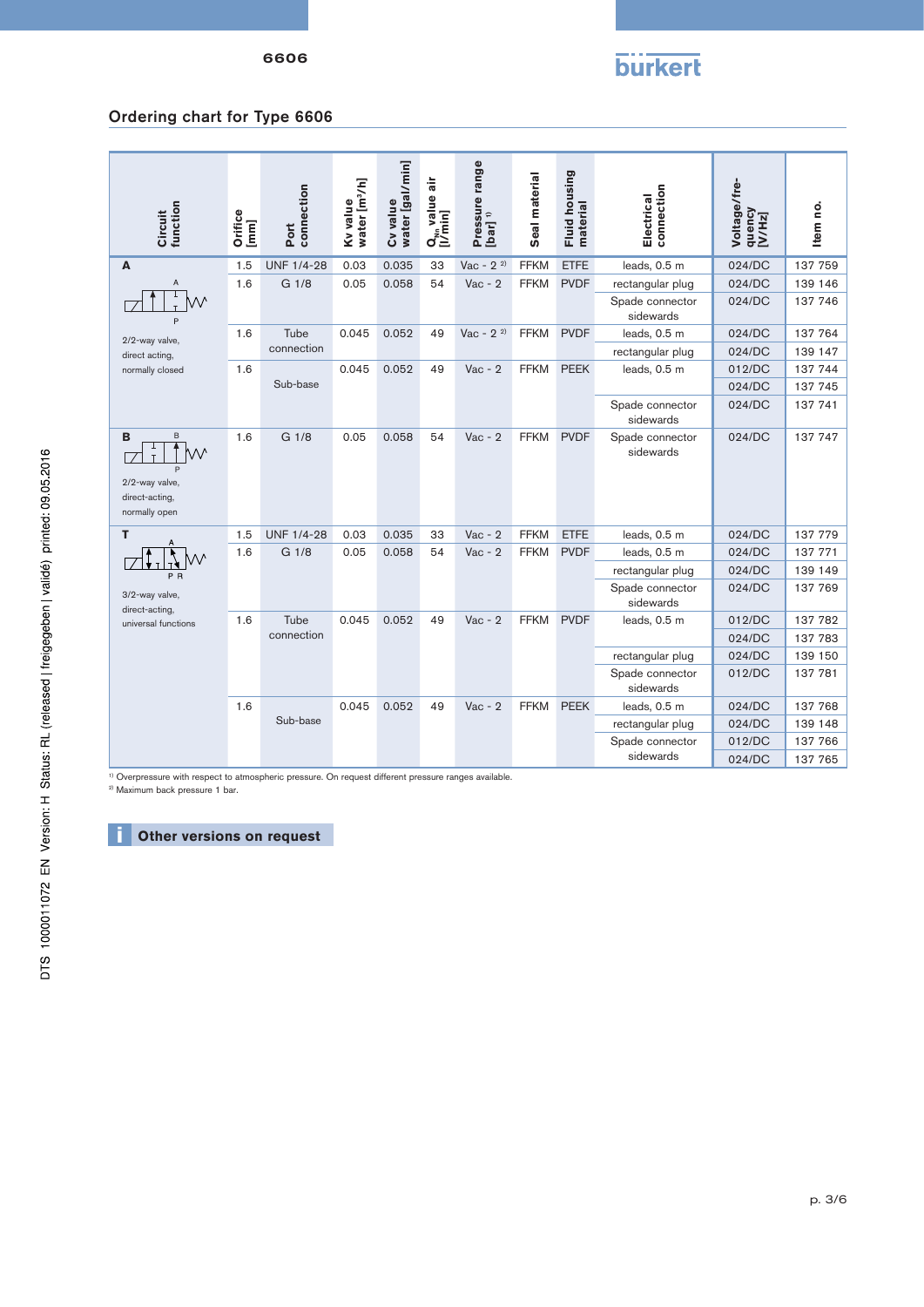

### Dimensions [mm]

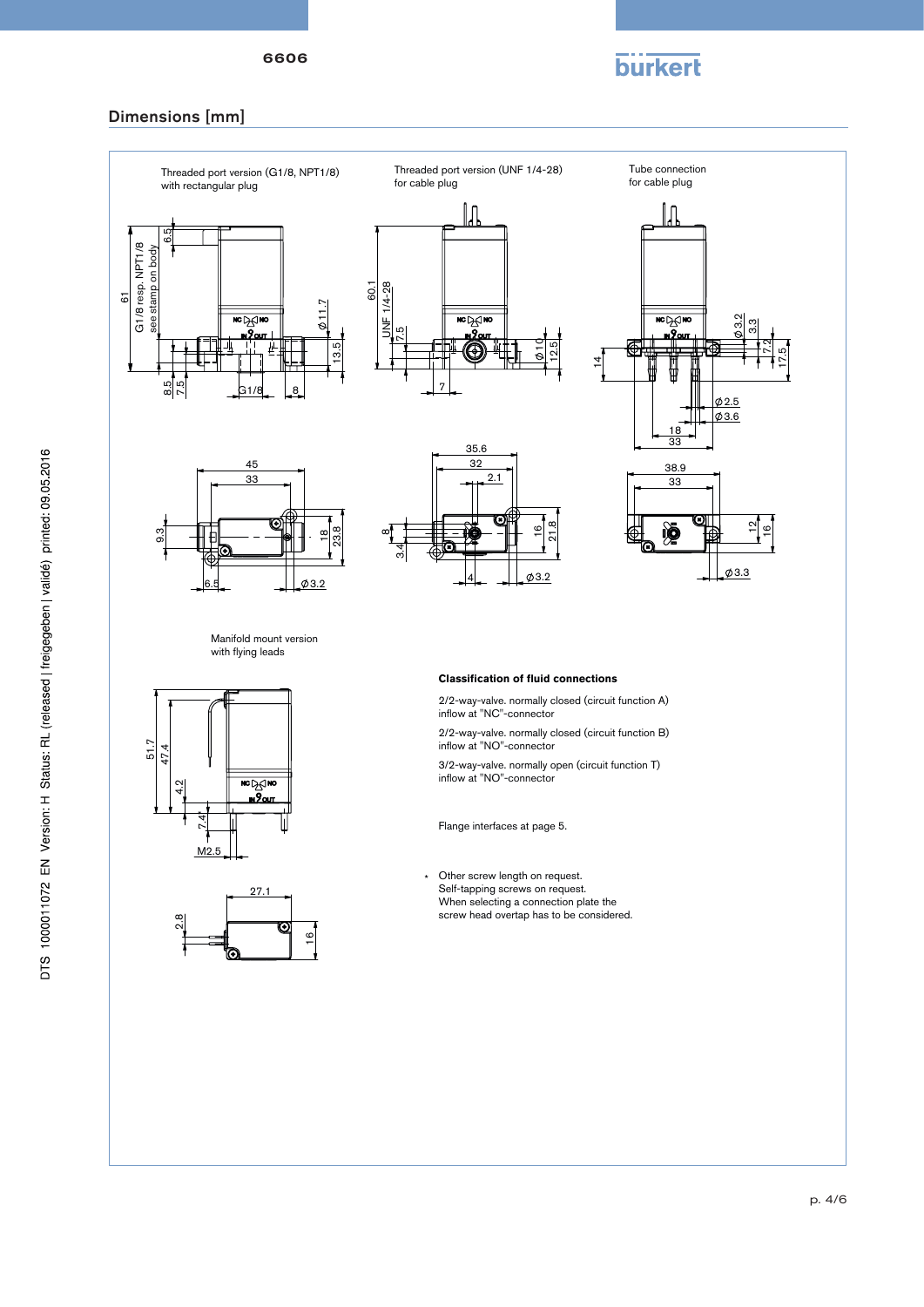

### Overview flange interfaces 16 x 27 mm



**i** On request available with anti-twist device